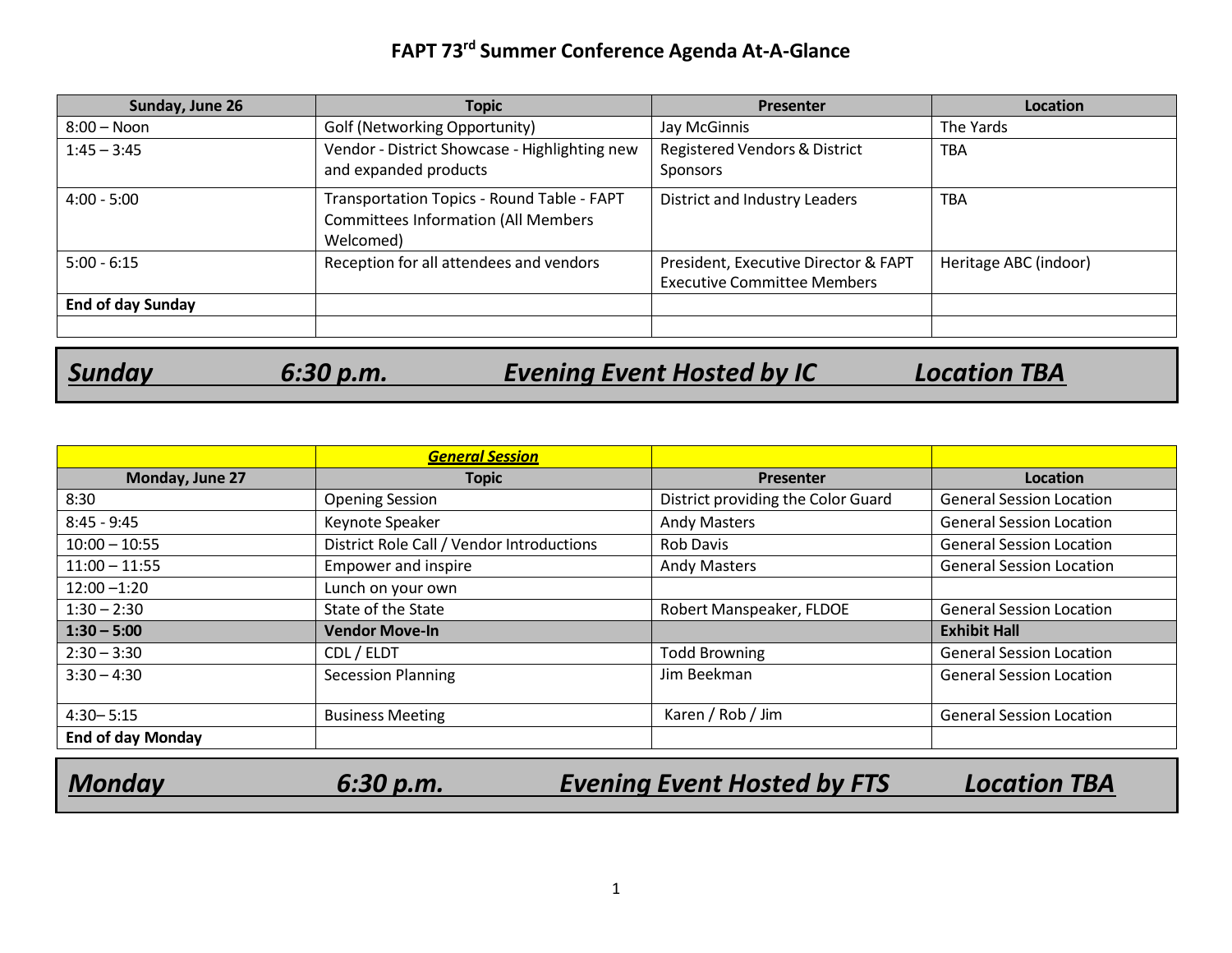### **Tuesday's Trade Shows will be after the below Breakout Sessions**

| Tuesday, June 28 | <b>Topic</b>                          | <b>Presenter</b>              | Location          |
|------------------|---------------------------------------|-------------------------------|-------------------|
|                  | <b>Trade Show is in the Afternoon</b> |                               |                   |
| $8:30 - 11:30$   | <b>Breakout Sessions</b>              | District and Industry Leaders | Various Locations |
| $11:30 - 12:30$  | Lunch on your own                     |                               |                   |
| $12:30 - 1:30$   | Director & 1 other Staff member       |                               | Exhibit Arena     |
| $1:30 - 5:00$    | Trade Show - open to all              |                               | Exhibit Arena     |

### **Tuesday Morning Tracks: 60 Minutes**

|                                                                                               | Taking care of yourself, so you              | <b>EV Infrastructure</b>               | Family Empowerment Scholarship          | Student Ridership: Anyone tracking        |
|-----------------------------------------------------------------------------------------------|----------------------------------------------|----------------------------------------|-----------------------------------------|-------------------------------------------|
| $8:30 - 9:30$                                                                                 | can take care of your                        | Round Table: Q & A / Best              | (FES) under the Unique Abilities        | with scan cards or RFID readers.          |
|                                                                                               | employees.                                   | <b>Practices</b>                       | Category (FES UA): How this may         | Round Table: Q & A / Best                 |
|                                                                                               | Round Table: Q & A / Best                    | Presenter: Kim Cagle A&K Energy        | affect your routes.                     | <b>Practices</b>                          |
|                                                                                               | <b>Practices</b>                             | <b>Conservations</b>                   | Round Table: Q & A / Best Practices     | <b>Presenter: Rob Davis PCPS</b>          |
|                                                                                               | Presenter: Vaughn Belcher PCPS               |                                        | Presenter: Robert Manspeaker FLDOE      |                                           |
| $9:30 - 10:30$                                                                                | In-Service Training: Is it just for          | <b>Quality Control: Best Practices</b> | FTE - reporting correctly to the        | Inservice ideas: (how to make the day     |
|                                                                                               | bus drivers?                                 | for monitoring the school bus          | State; what other districts may do to   | flow, keep drivers engaged and keep up    |
|                                                                                               | Round Table: Q & A / Best                    | inspection process.                    | make this process seamless.             | the momentum from the initial in-         |
|                                                                                               | <b>Practices</b>                             | Round Table: Q & A / Best              | Round Table: Q & A / Best Practices     | service in August to the end of the year) |
|                                                                                               | <b>Presenter:</b> Scott Reeves PCPS          | <b>Practices</b>                       | <b>Presenter: Jamie Warrington MCPS</b> | Round Table: Q & A / Best Practices       |
|                                                                                               |                                              | Presenter: Don Stephenson              |                                         | <b>Presenter: Brad Underhill Nassau</b>   |
|                                                                                               |                                              | <b>PCPS</b>                            |                                         | County                                    |
|                                                                                               | 10:30 - 11:30 Practical ideas for a positive | Fleet Services - Maintaining a         | Bell time strategies (how to make       | Strategies for creating a safer fleet.    |
|                                                                                               | work environment.                            | budget and developing shop             | the decision on how much time is        | Round Table: Q & A / Best Practices       |
|                                                                                               | Round Table: Q & A / Best                    | rates / parts shortage ideas           | needed between tiers?)                  | Presenter: Don Duckworth Enterprise       |
|                                                                                               | <b>Practices</b>                             | (where to get them?) Round             | Round Table: Q & A / Best Practices     |                                           |
|                                                                                               | <b>Presenter:</b> Dr. Don Rowls              | Table: Q & A / Best Practices          | <b>Presenter: Laura Hill HCPS</b>       |                                           |
|                                                                                               |                                              | Presenter: Kerry or Morris OCPS        |                                         |                                           |
| 11:40 -1:30                                                                                   | <u>Lunch</u>                                 | 12:30 - 1:30                           | Directors - 1 additional Staff          | 1:30 Trade Show open to all               |
|                                                                                               |                                              |                                        | member                                  |                                           |
| $1:30 - 5:00$                                                                                 | <b>Trade Show</b>                            | <b>Student Transportation Vendors</b>  | All Members                             | <b>Exhibit Arena</b>                      |
| Day end                                                                                       |                                              |                                        |                                         |                                           |
| Tuesday                                                                                       |                                              |                                        |                                         |                                           |
| <u>Tuesdav</u><br>6:30 p.m.<br><b>Evening Event Hosted by Matthews</b><br><u>Location TBA</u> |                                              |                                        |                                         |                                           |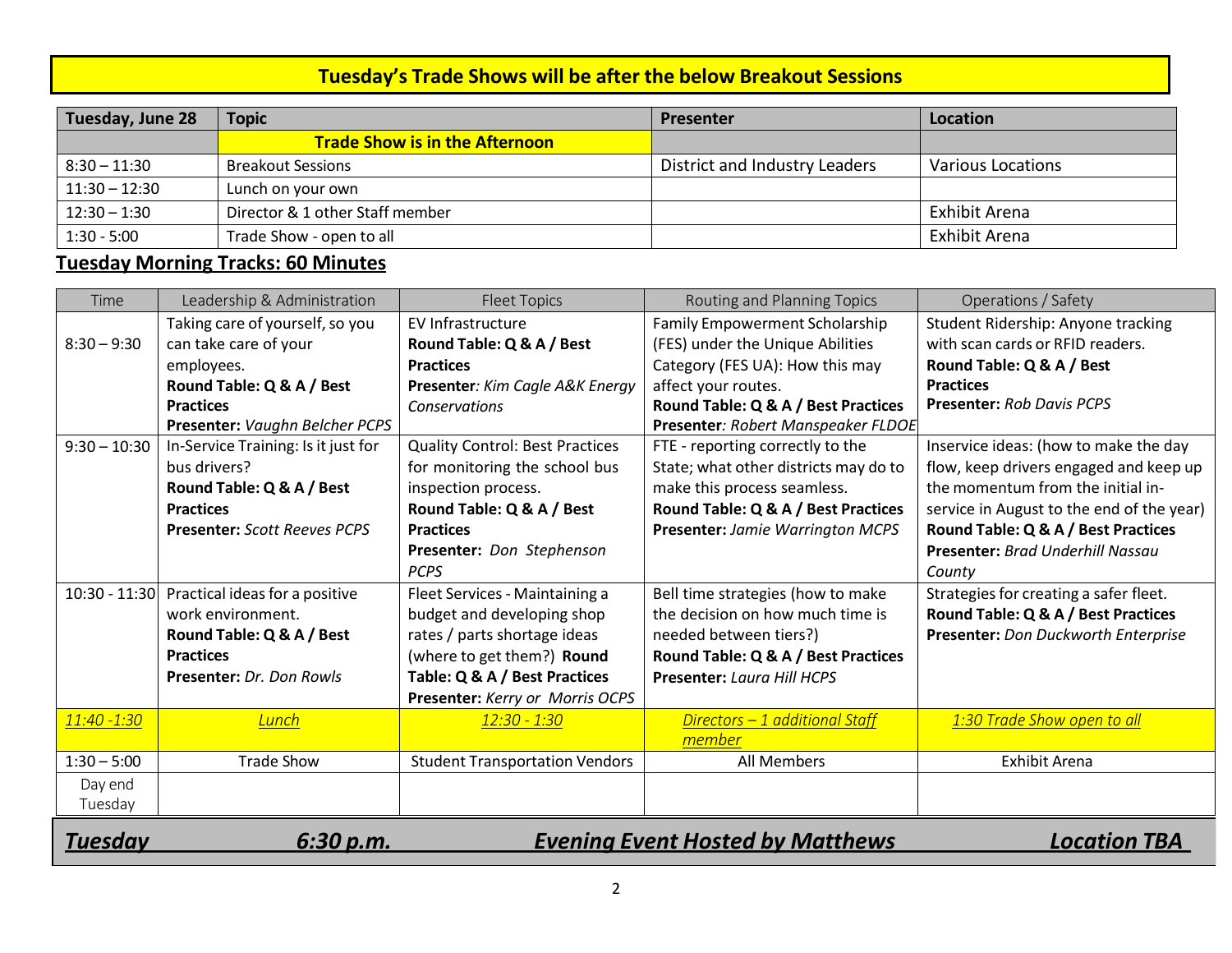| Wednesday, June 29 | <b>Topic</b>                                           | <b>Presenter/Sponsor</b>                        | <b>Location</b>          |
|--------------------|--------------------------------------------------------|-------------------------------------------------|--------------------------|
| $8:00 - 8:30$      | Track Highlights from Tuesday                          | <b>Rob Davis</b>                                | General Session Location |
| $8:30 - 9:30$      | Electric School Buses and The Charging system          | Jim Beekman                                     | General Session Location |
| $10:00 - 11:30$    | OEM Updates: What Your Bus Operators Can Expect in the | FTS, Matthews, and Sun                          | General Session Location |
|                    | Future                                                 | State                                           |                          |
| $11:30 - 1:30$     | Lunch on your own                                      |                                                 |                          |
| $1:30 - 5:00$      | <b>Breakout Sessions</b>                               | District and Industry Leaders Various Locations |                          |

## **Wednesday Afternoon Tracks: 60 Minutes**

| <b>Time</b>   | <b>Leadership &amp; Administration</b> | <b>Fleet</b>                             | <b>Routing and Planning</b>                   | <b>Operations / Safety</b>               |
|---------------|----------------------------------------|------------------------------------------|-----------------------------------------------|------------------------------------------|
| $1:30 - 2:30$ | Fleet Leasing: Is it right for you?    | IC: Q & A on Warranty, Service &         | Maximizing bus routes in a                    | Driver Accountability: accident          |
|               | Round Table: Q & A / Best Practices    | Parts Issues.                            | time of Driver shortages.                     | reporting & review.                      |
|               |                                        | Round Table: Q & A                       | Working with Bus Transfers and                | Round Table: Q & A / Best                |
|               | <b>Presenter:</b> Don Duckworth        | <b>Presenter:</b> Vendor Representatives | Double backs.                                 | <b>Practices</b>                         |
|               | Enterprise                             |                                          | Round Table: Q & A / Best<br><b>Practices</b> | Presenter: Don Stephenson PCPS           |
|               |                                        |                                          | Presenter: Dr. Don Rowls                      |                                          |
| $2:30 - 3:30$ | Navigating the 3G Sunset of            | Blue Bird: Q & A on Warranty,            | <b>School Bus Emergency</b>                   | On the road documentation for            |
|               | <b>Technology Devices.</b>             | Service & Parts Issues.                  | Management.                                   | CDL trainees. Please bring your          |
|               | Round Table: Q & A                     | Round Table: Q & A                       | Round Table: Q & A                            | <b>District's Examples. Round Table:</b> |
|               | <b>Presenter:</b>                      | Presenter: Vendor Representatives        | <b>Presenter: Rob Davis PCPS</b>              | Q & A / Best Practices                   |
|               |                                        |                                          |                                               | <b>Presenter: Brad Underhill Nassau</b>  |
|               |                                        |                                          |                                               | County                                   |
| $3:30 - 4:30$ | Ideas on Student Management and        | Thomas: Q & A on Warranty,               | Wi-Fi on School Buses?                        | Driver Fatigue: Signs & Symptoms.        |
|               | <b>Successful Support from Schools</b> | Service & Parts Issues.                  | Round Table: Q & A                            | How to keep buses moving without         |
|               | Round Table: Q & A                     | Round Table: Q & A                       | Presenter: Vaughn Belcher PCPS                | overwhelming the drivers. What to        |
|               | <b>Presenter:</b> Executive Committee  | Presenter: Vendor Representatives        |                                               | look for to avoid and catastrophic       |
|               | Member(s)                              |                                          |                                               | emergency.<br>Round Table: Q & A / Best  |
|               |                                        |                                          |                                               | <b>Practices</b>                         |
|               |                                        |                                          |                                               | <b>Presenter:</b> George Millar PCPS     |
|               |                                        |                                          |                                               |                                          |
| End of day    |                                        |                                          |                                               |                                          |
| Wednesday     |                                        |                                          |                                               |                                          |
|               |                                        |                                          |                                               |                                          |

*Wednesday 6:00 p.m. FAPT Banquet Based on a Western theme Location TBA*